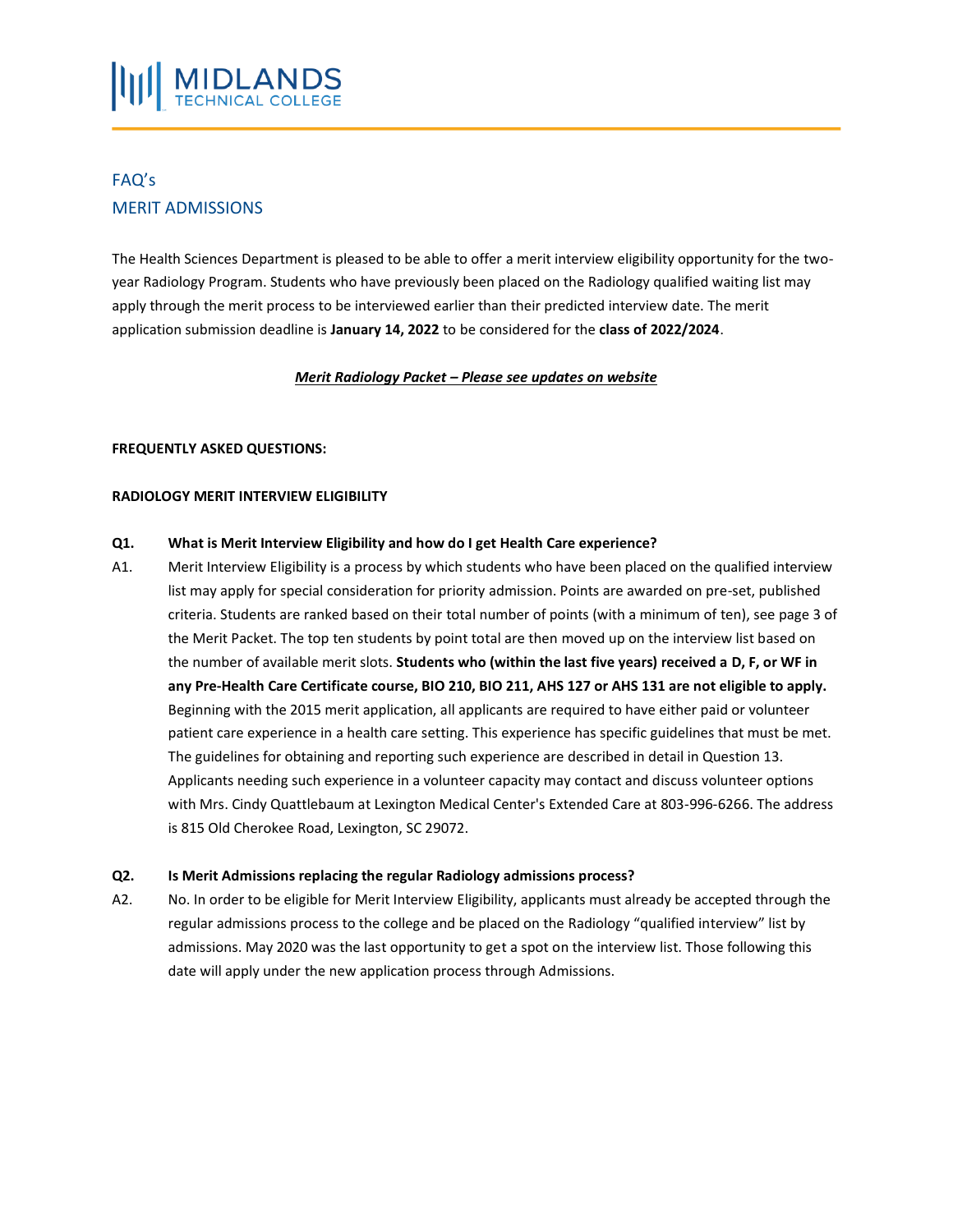#### **Q3. Who can apply for Merit Admissions?**

A3. Applicants currently on the "qualified interview list" with a minimum of ten points on the checklist and who have paid or volunteer patient care experience in a health care setting within the established guidelines (listed in detail in question 13) can apply. **You are not eligible to apply if you receive a D, F, or WF in any Pre-Health Care Certificate course, BIO 210, BIO 211, AHS 127 or AHS 131 within the last five years.**

# **Q4. I already have a future start date. Am I automatically considered for Merit Interview Eligibility?**

A4. No. If you wish to be considered for Merit Interview Eligibility, you must submit a completed Merit Checklist to the Ms. Kristy Blum, Administrative Specialist for Radiology, Heath Sciences #203B or mail the merit application or Ms. Kristy Blum, Health Sciences # 203 B, 1260 Lexington Drive, West Columbia, SC 29170, Completed checklists and required documentation, *including references*, must be received by the Ms. Blum by *January 14, 2022* no later than 1:00 p.m. Checklists postmarked on or before January 14, 2022 will be processed, if they arrive after *January 14, 2022* at 1:00 PM they will be considered *late and will not be processed*. Letters indicating acceptance or non-acceptance for Radiology Merit Interview will be mailed by *January 28, 2022*. **Only completed Merit Checklists will be processed.**

# **Q5. I have not yet applied to the Radiology Program. How do I apply for the Application Process?**

- A5. When you complete a good amount of your prerequisites you can ask your Health Care Advisor to have an application sent to you. Molly Shealy from Admissions will send you the application via MTC email only. It is titled, "Your Next Step." Watch for this title. Complete the application and submit it back to Admissions for processing. Each month, radiology is sent a list of students who applied the last 30 days.
- **Q6. I'm waiting for my start date and don't think I'll qualify for Merit Interview Eligibility. Does this mean I can lose my place or get bumped down the waiting list?**
- A6. No. You can apply through the merit application process instead.
- **Q7. How many applicants are selected each year from the merit list to be granted an interview for the next class?**
- A7. Up to 7 applicants may be selected based on merit. 7 will come from the list who do not have health care experience and have progresses up the list naturally. The last 7 will come from the application process.

# **Q8. How are the applicants selected from each process and granted an earlier interview?**

- A8. The highest point scores, based on eligibility, academics and previous patient contact experience, will be granted early interviews.
- **Q9. If I am not selected for Merit Admissions this year, or the new Application Process must I reapply for Merit Admissions/Application Process again for next year?**
- A9. If you were not selected for interview this year you can reapply. If you were interviewed and not accepted to start you cannot apply to the program again.